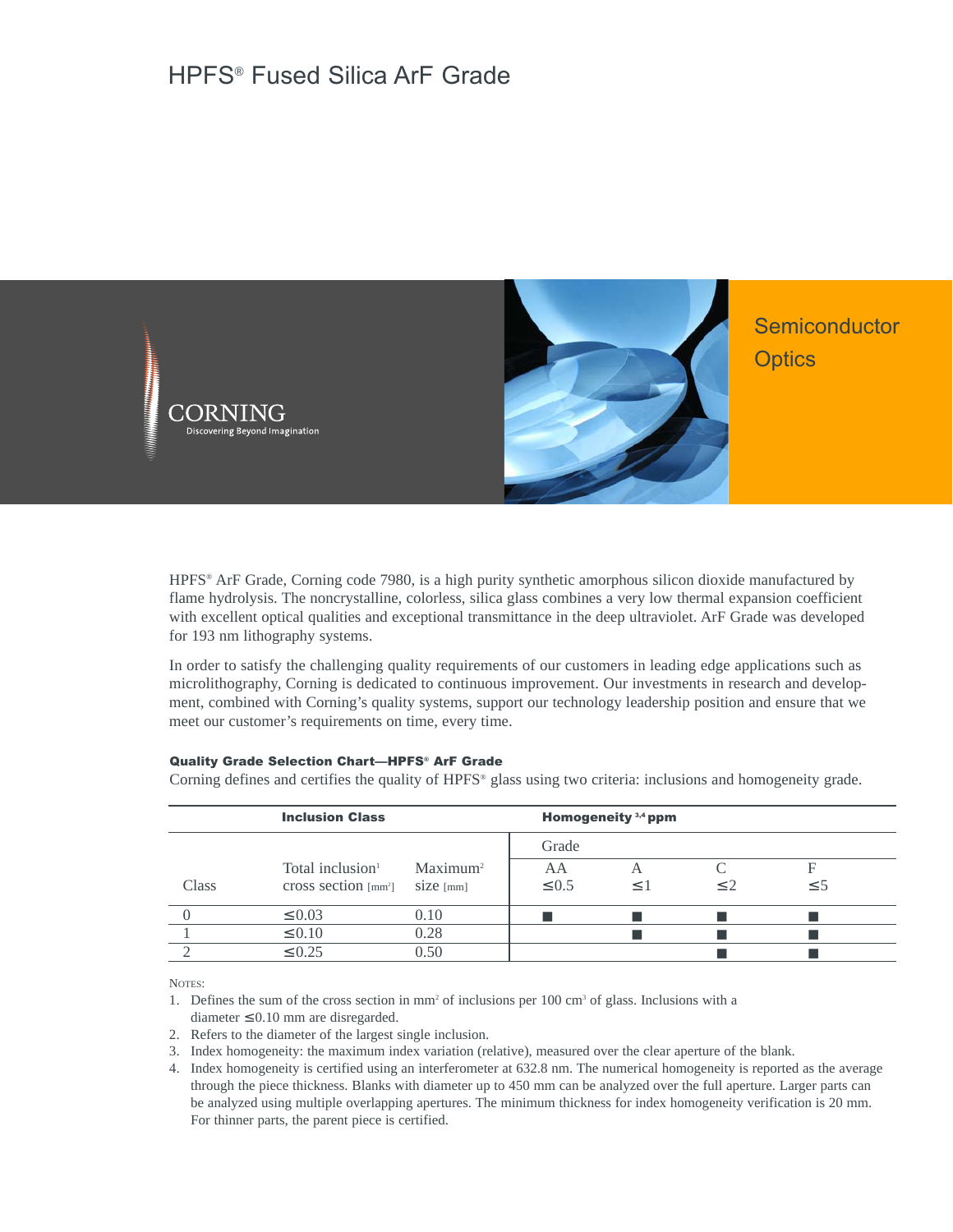# Mechanical & Thermal Properties

Unless otherwise stated, all values @25 ºC

| Elastic (Young's) Modulus           | 72.7 GPa                  | Softening Point             | 1585 °C (10 <sup>7.6</sup> poises) |                                    |
|-------------------------------------|---------------------------|-----------------------------|------------------------------------|------------------------------------|
| <b>Shear Modulus</b>                | 31.4 GPa                  | Annealing Point             |                                    | 1042 °C (10 <sup>13</sup> poises)  |
| Average Modulus of Rupture, abraded | 52.4 MPa                  | <b>Strain Point</b>         |                                    | 893 °C (10 <sup>14.5</sup> poises) |
| <b>Bulk Modulus</b>                 | 35.4 GPa                  | <b>Thermal Conductivity</b> |                                    | $1.30$ W/m K                       |
| Poisson's Ratio                     | 0.16                      | <b>Thermal Diffusivity</b>  |                                    | $0.0075$ cm <sup>2</sup> /s        |
| Density                             | $2.201$ g/cm <sup>3</sup> | Average C.T.E.              | $0.52$ ppm/K                       | $5^{\circ}$ C-35 $^{\circ}$ C      |
| Knoop Hardness (100 g load)         | $522 \text{ kg/mm}^2$     |                             | $0.57$ ppm/K                       | $0^{\circ}$ C-200 $^{\circ}$ C     |
|                                     |                           |                             | $0.48$ ppm/K                       | $-100^{\circ}$ C $-200^{\circ}$ C  |

# Chemical durability and Impurities

| Solution                                |                  | Time           | Weight Loss<br>[mg/cm <sup>2</sup> ] | Impurities                |                  |
|-----------------------------------------|------------------|----------------|--------------------------------------|---------------------------|------------------|
| 5% HCL by weight                        | @95 $\degree$ C  | 24h            | < 0.010                              | OH content (by weight):   | $800 - 1000$ ppm |
| 5% NaOH                                 | @95 $\degree$ C  | 6 h            | 0.453                                | Impurities other than OH: | $<$ 100 ppb      |
| $0.02N$ NA <sub>2</sub> CO <sub>3</sub> | @95 $\degree$ C  | 6 h            | 0.065                                |                           |                  |
| $0.02N$ H <sub>2</sub> SO <sub>4</sub>  | @95 $\degree$ C  | 24h            | < 0.010                              |                           |                  |
| Deionized H <sub>2</sub> O              | @95 $\degree$ C  | 24h            | 0.015                                |                           |                  |
| 10% HF by weight                        | @ $25^{\circ}$ C | $20 \text{ m}$ | 0.230                                |                           |                  |
| 10% $NH_4F^*HF$ by weight               | @ $25^{\circ}$ C | $20 \text{ m}$ | 0.220                                |                           |                  |

## Internal transmittance



HPFS® ArF Grade is certified to meet T<sub>i</sub> ≥ 99.5%/cm@193nm.Higher transmittance is available upon request. A typical internal transmittance curve for HPFS® ArF Grade fused silica is shown here.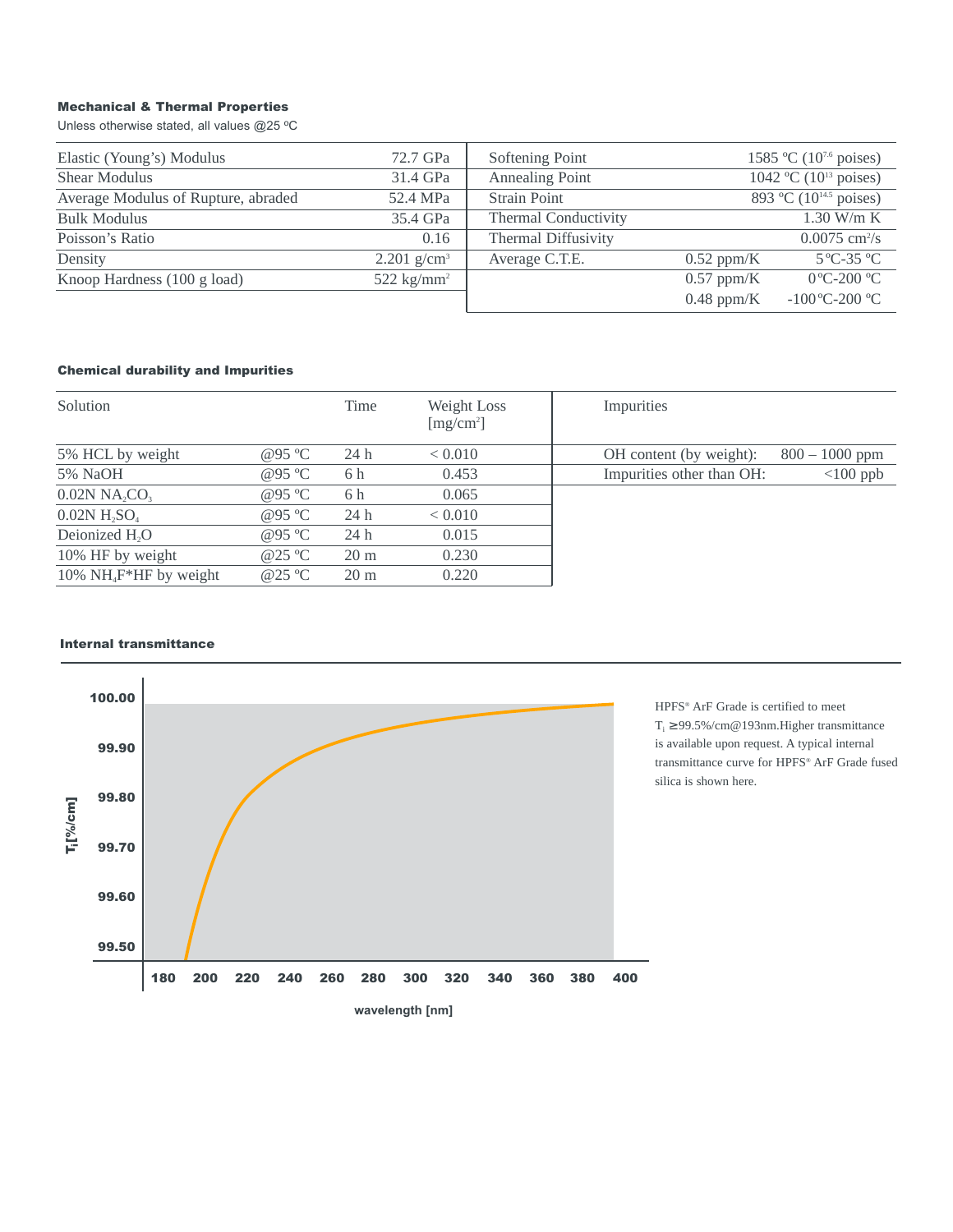# **Refractive index and dispersion**

Data in 22 °C in 760mm Hg dry nitrogen gas

| Wavelength              | Refractive<br>Thermal |                                                 | Polynomial Dispersion Equation Constants *1                    |  |  |
|-------------------------|-----------------------|-------------------------------------------------|----------------------------------------------------------------|--|--|
| [air]<br>$\lambda$ [nm] | Index <sup>*2</sup>   | Coefficient<br>$\Delta n/\Delta T^{*3}$ (ppm/K) | 2.104025406<br>$A_0$                                           |  |  |
|                         | $\mathbf n$           |                                                 | $-1.456000330 \times 10^{-4}$<br>A <sub>1</sub>                |  |  |
| 1128.64                 | 1.448870              | 9.6                                             | A <sub>2</sub><br>-9.049135390 x 10 <sup>-3</sup>              |  |  |
| 1064.00                 | 1.449633              | 9.6                                             | 8.801830992 x 10-3<br>A <sub>3</sub>                           |  |  |
| 1060.00                 | 1.449681              | 9.6                                             | 8.435237228 x 10-5<br>A <sub>4</sub>                           |  |  |
| 1013.98 $n_t$           | 1.450245              | 9.6                                             | $1.681656789 \times 10^{-6}$<br>A <sub>5</sub>                 |  |  |
| $852.11 \text{ n}$      | 1.452469              | 9.7                                             | $-1.675425449 \times 10^{-8}$<br>A <sub>6</sub>                |  |  |
| 706.52 $n_r$            | 1.455149              | 9.9                                             | 8.326602461 x 10-10<br>$A_7$                                   |  |  |
| 656.27 $n_c$            | 1.456370              | 9.9                                             |                                                                |  |  |
| 643.85 $n_{C}$          | 1.456707              | 10.0                                            | Sellmeier Dispersion Equation Constants *2                     |  |  |
| 632.80 $n_{He-Ne}$      | 1.457021              | 10.0                                            | B <sub>1</sub><br>0.68374049400                                |  |  |
| 589.29 $n_{D}$          | 1.458406              | 10.1                                            | B <sub>2</sub><br>0.42032361300                                |  |  |
| 587.56 n <sub>d</sub>   | 1.458467              | 10.1                                            | B <sub>3</sub><br>0.58502748000                                |  |  |
| 546.07 n                | 1.460082              | 10.2                                            | $C_1$<br>0.00460352869                                         |  |  |
| 486.13 $n_F$            | 1.463132              | 10.4                                            | $C_{2}$<br>0.01339688560                                       |  |  |
| 479.99 n <sub>F</sub>   | 1.463509              | 10.4                                            | $C_{3}$<br>64.49327320000                                      |  |  |
| 435.83 $n_{\alpha}$     | 1.466701              | 10.6                                            |                                                                |  |  |
| 404.66 $n_h$            | 1.469628              | 10.8                                            | $\Delta n/\Delta T$ Dispersion Equation Constants *3           |  |  |
| 365.01 $n_i$            | 1.474555              | 11.2                                            | $C_{0}$<br>9.390590                                            |  |  |
| 334.15                  | 1.479785              | 11.6                                            | $C_{1}$<br>0.235290                                            |  |  |
| 312.57                  | 1.484514              | 12.0                                            | $\overline{C_2}$<br>$-1.318560 \times 10^{-3}$                 |  |  |
| 308.00                  | 1.485663              | 12.1                                            | $C_{3}$<br>3.028870 x 10 <sup>-4</sup>                         |  |  |
| 248.30                  | 1.508433              | 14.2                                            |                                                                |  |  |
| 248.00                  | 1.508601              | 14.2                                            | <b>Other Optical Properties</b>                                |  |  |
| 214.44                  | 1.533789              | 17.0                                            | 67.79<br>$V_{d}$                                               |  |  |
| 206.20                  | 1.542741              | 18.1                                            | 67.64<br>$V_{\rm e}$                                           |  |  |
| 194.17                  | 1.559012              | 20.4                                            | 0.006763<br>$n_F - n_C$                                        |  |  |
| 193.40                  | 1.560208              | 20.5                                            | 0.006802<br>$n_{\rm F}$ - $n_{\rm C}$ .                        |  |  |
| 193.00                  | 1.560841              | 20.6                                            | <b>Stress Coefficient</b><br>35.0 nm/cm MPa                    |  |  |
| 184.89                  | 1.575131              | 22.7                                            | Striae<br>ISO 10110-4 Class 5/Thickness Direction              |  |  |
|                         |                       |                                                 | Birefringence<br>$\leq$ 1nm/cm, lower specifications available |  |  |

\*1 Polynomial Equation:  $n^2 = A_0 + A_1 \lambda^4 + A_2 \lambda^2 + A_3 \lambda^2 + A_4 \lambda^4 + A_5 \lambda^6 + A_6 \lambda^8 + A_7 \lambda^{10}$  with  $\lambda$  in  $\mu$ m<br>\*2 Sellmeier Equation:  $n^2 - 1 = B_1 \lambda^2/(\lambda^2 - C_1) + B_2 \lambda^2/(\lambda^2 - C_2) + B_3 \lambda^2/(\lambda^2 - C_3)$  with  $\lambda$  in  $\mu$ m

\*3  $\Delta n/\Delta T$  Equation (20–25°C) = C<sub>0</sub> + C<sub>1</sub>  $\lambda^2$  + C<sub>2</sub>  $\lambda^4$  + C<sub>3</sub>  $\lambda^6$  with  $\lambda$  in  $\mu$ m

# **Resistance to laser damage**

Samples of HPFS® ArF Grade are regularly tested at Corning's Metrology Laboratory, Sullivan Park Research Center, to maintain the high standards to which Corning is committed.